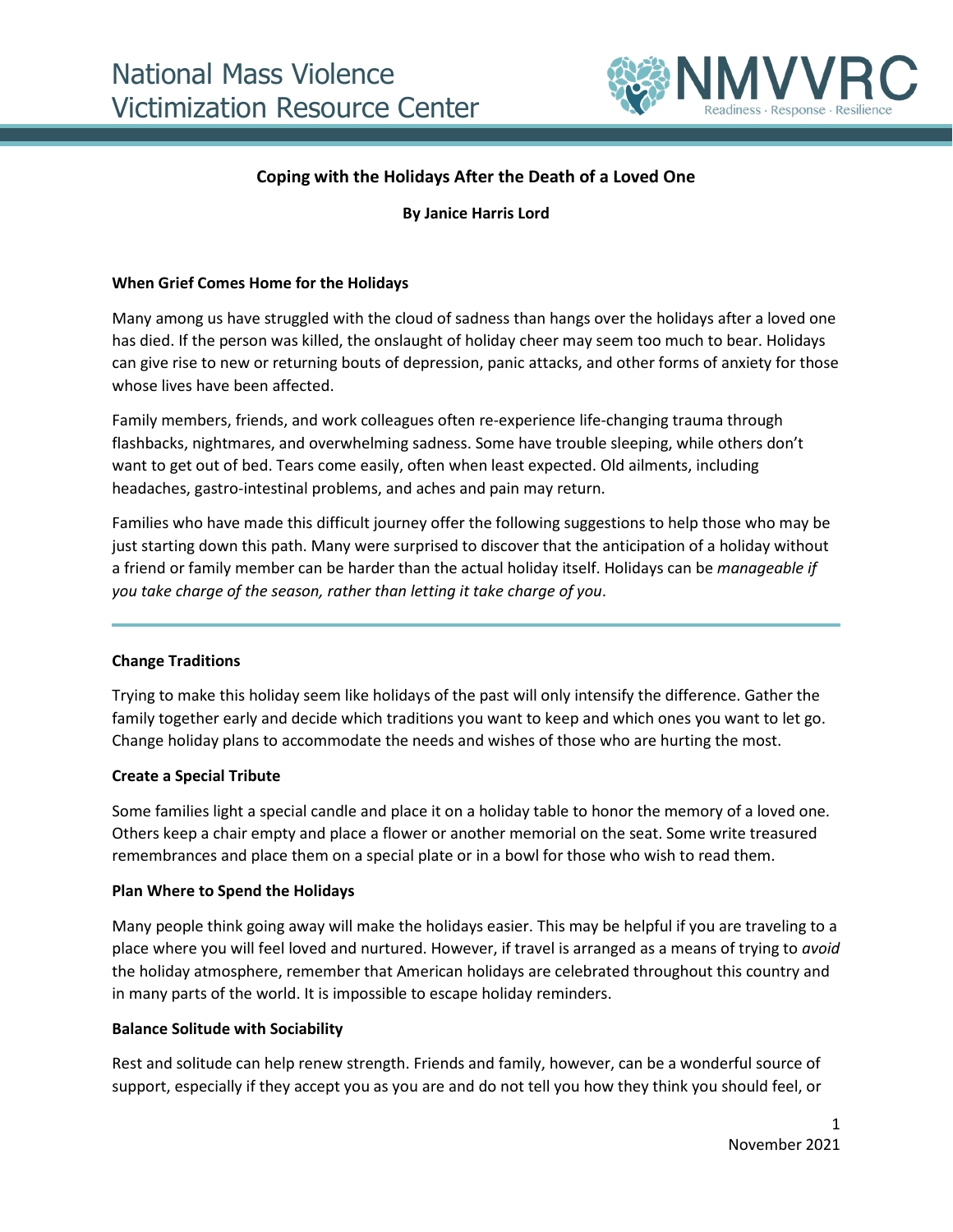that they "understand" how you feel. If you are invited to holiday outings, try to go. Attend musical or other cultural events that lift your spirits. You may surprise yourself by enjoying special outings, even if you feel like crying later.

## **Relive Fond Memories**

It is a heavy and unrealistic burden to go through the holidays pretending that nothing has happened. Think about holiday seasons you have enjoyed in the past and identify memories you want to hold in your heart forever. No one can take those away from you. Celebrate them and be grateful. If feelings of sadness pop up at inappropriate times, such as at work or in a public gathering, try thinking about what you *have* rather than what you no longer have. Focus on the blessing of the memories in your heart.

### **Set Aside Some "Letting Go" Time**

Schedule time to be alone and release sad and lonely pent-up feelings. You may want to cry or write about your thoughts and feelings. You may choose to write a letter to say "goodbye," "I love you," or "I'm sorry." Even though it may feel strange, allow your loved one to write back to you through your pen. You may be surprised at what you write. By setting aside special times to allow painful feelings to surface, it becomes easier to postpone expressing them in public.

### **Counter the Conspiracy of Silence**

Family members may consciously or unconsciously conspire to avoid mentioning the death. This is usually a well-intentioned but misguided attempt to protect your feelings. If this seems to be happening, take the initiative and talk to your family about the importance of talking openly about what has happened. Encourage them to tell stories about your loved one and to look for opportunities to refer to him or her by name.

### **Notice the Positive**

Some people conclude that facing the holidays is simply "awful." By deciding prematurely that "everything about life is awful," you are generalizing irrationally from your personal tragedy. Although you may have difficult times during the holidays, you also may experience joy. Accept the love and care of others. Reach out to someone else who is suffering or hurting. Give yourself permission to feel sad *and* to experience joy.

## **Find a Creative Outlet**

If you have difficulty talking about your feelings, look for a creative way to express yourself. Write a memorial poem or story that you can share with others. Buy watercolors or oils and put your feelings on paper or canvas, even if it's only splashes of color. Contribute to a favorite charity or organization in your loved one's memory, either financially or by volunteering to help. Buy gifts to take to less fortunate children, a hospital, or a nursing home.

### **Remember the Children**

Listen to them. Celebrate them. Cherish them.

Children may have deep feelings that can be overlooked if you spend all your time focusing on yourself. Putting up holiday decorations can be a draining emotional experience, but recognize the significance of